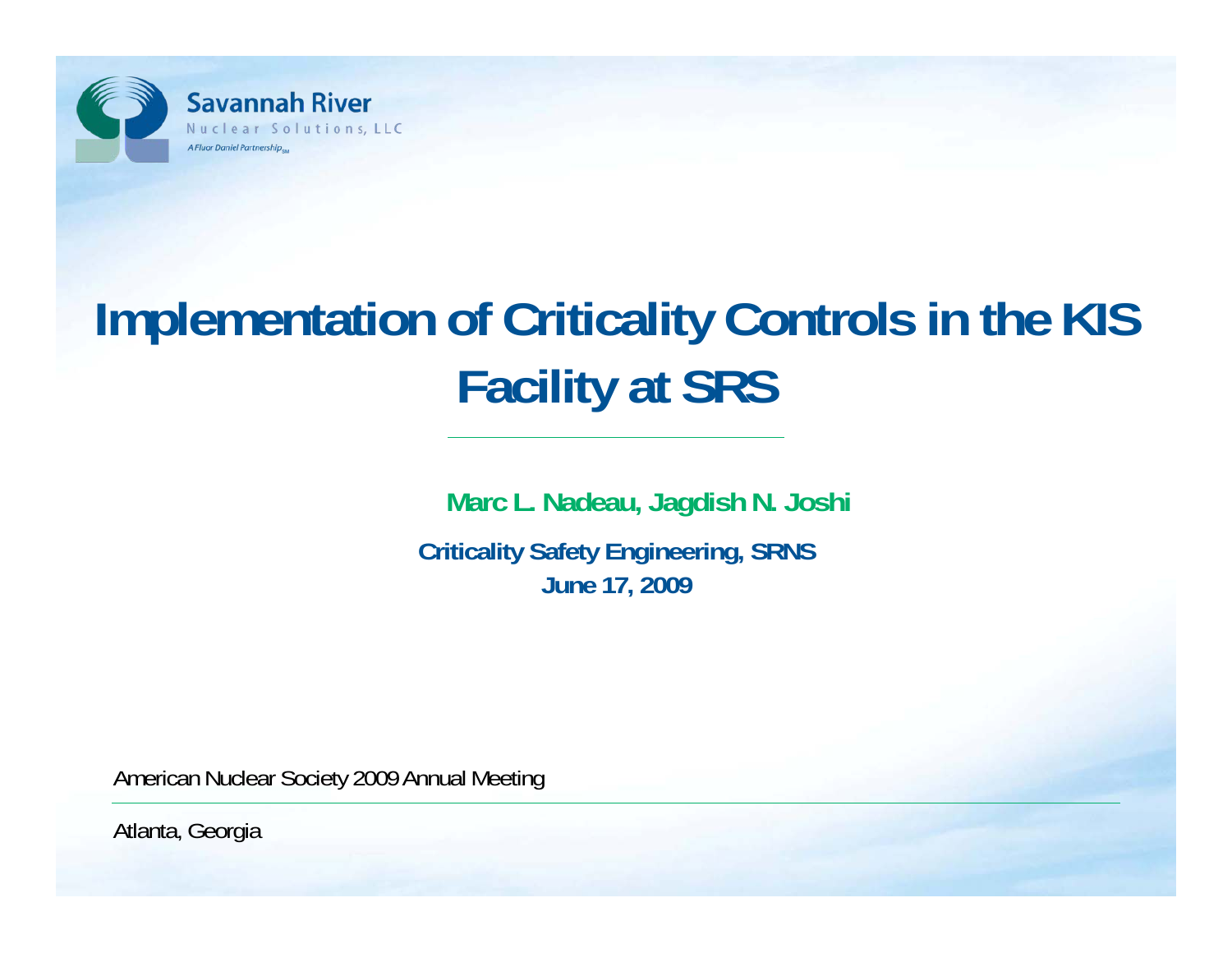

- •A major mission of the K-Area Complex (KAC) of the Savannah River Site (SRS) is the long-term storage of plutonium oxide using stainless steel containers which meet DOE STD 3013-2004.
- •The K Interim Surveillance (KIS) facility is used at SRS to perform Destructive Examination (DE) and Non-Destructive Examination (NDE) surveillances of selected 3013 containers, as required in DOE STD 3013-2004.

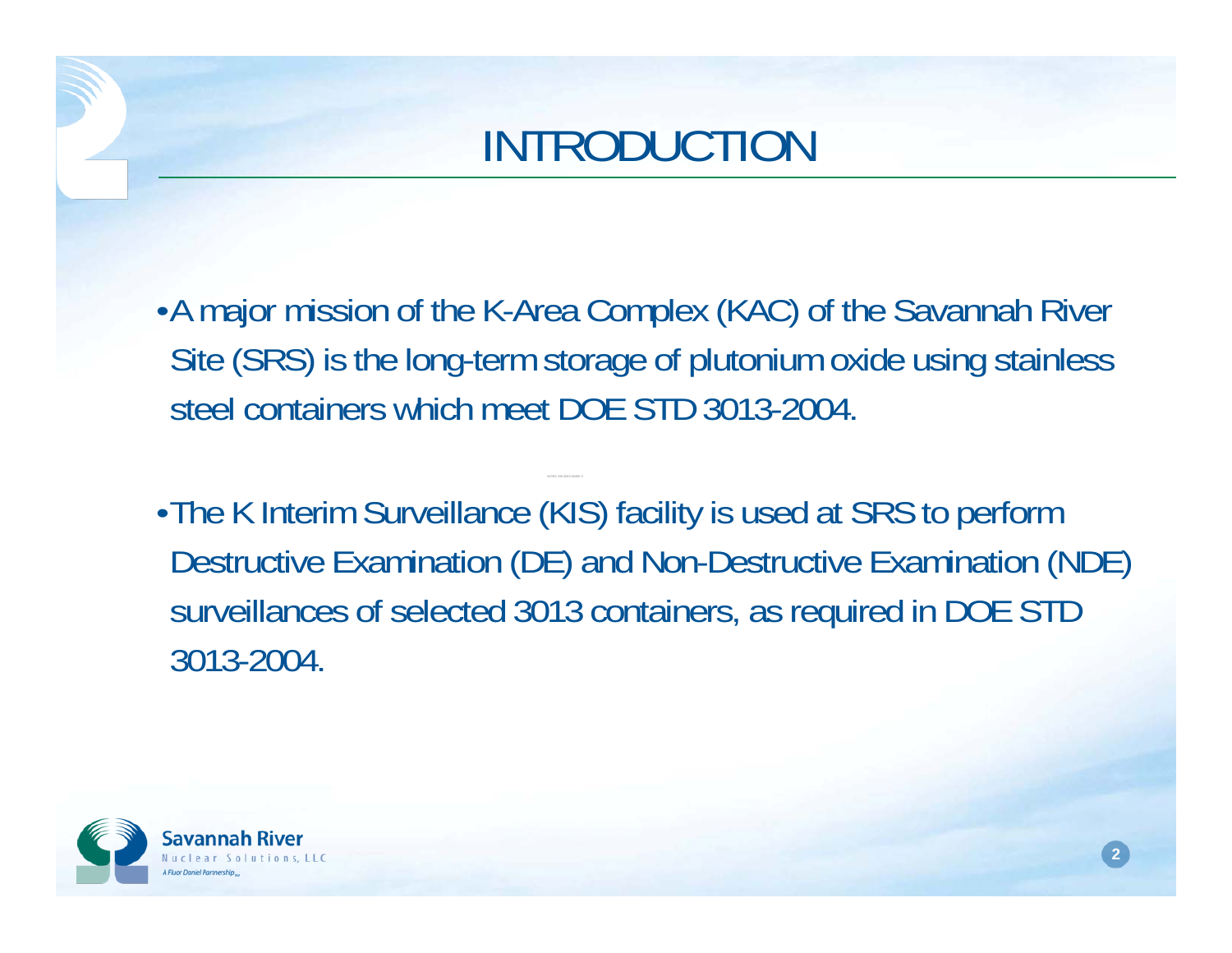- A Criticality Safety Evaluation was performed for operations in the KIS Facility and this evaluation defined controls that are consistent with the requirements for a facility with no Criticality Alarm Accident System.
- The SRS Criticality Safety Manual requires that the implementation of such controls reduce the probability of a criticality accident to a level judged incredible.

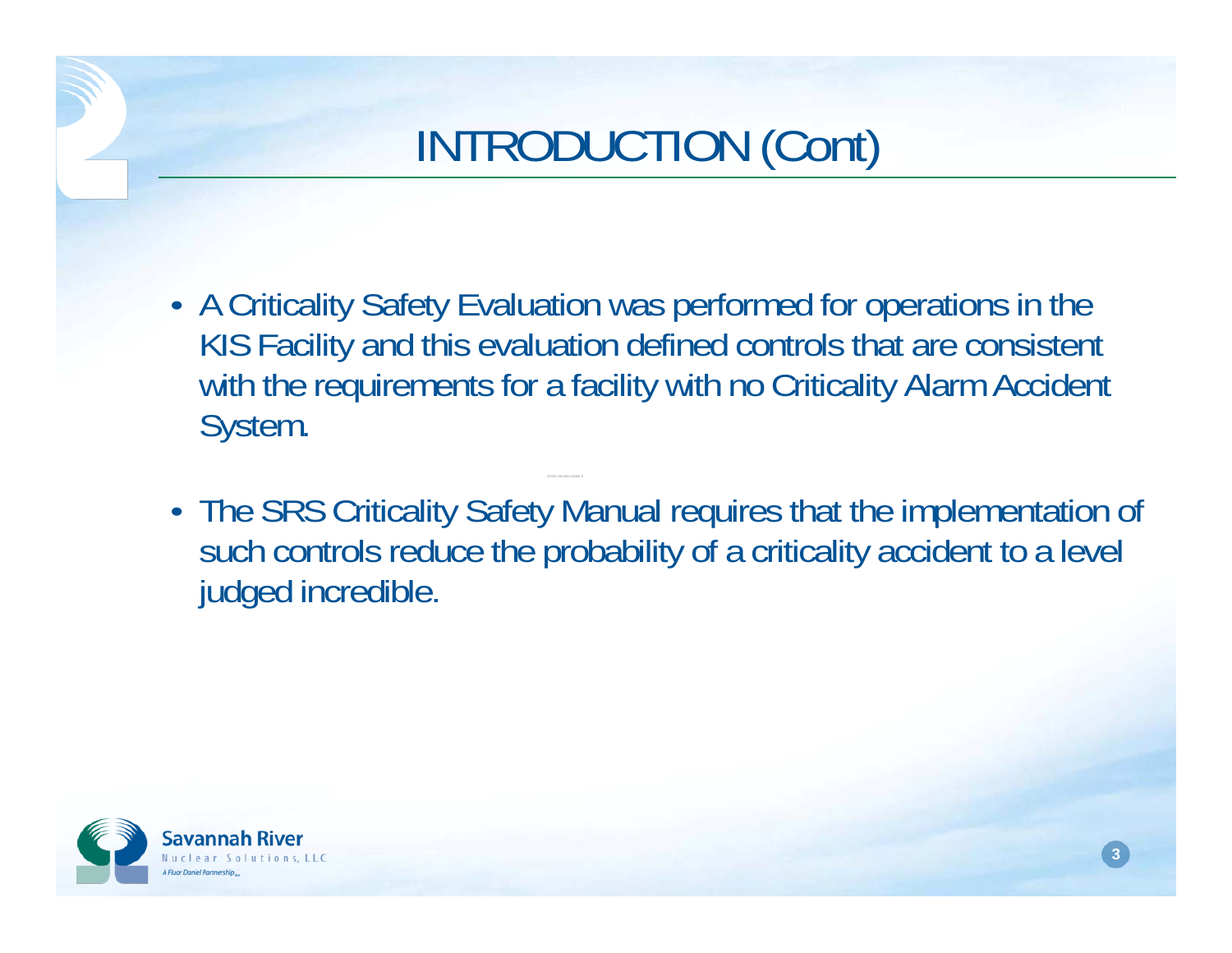WSRC S-200 DOMS S • This paper summarizes the development of the criticality controls for the KIS facility and reviews implementation of the controls.

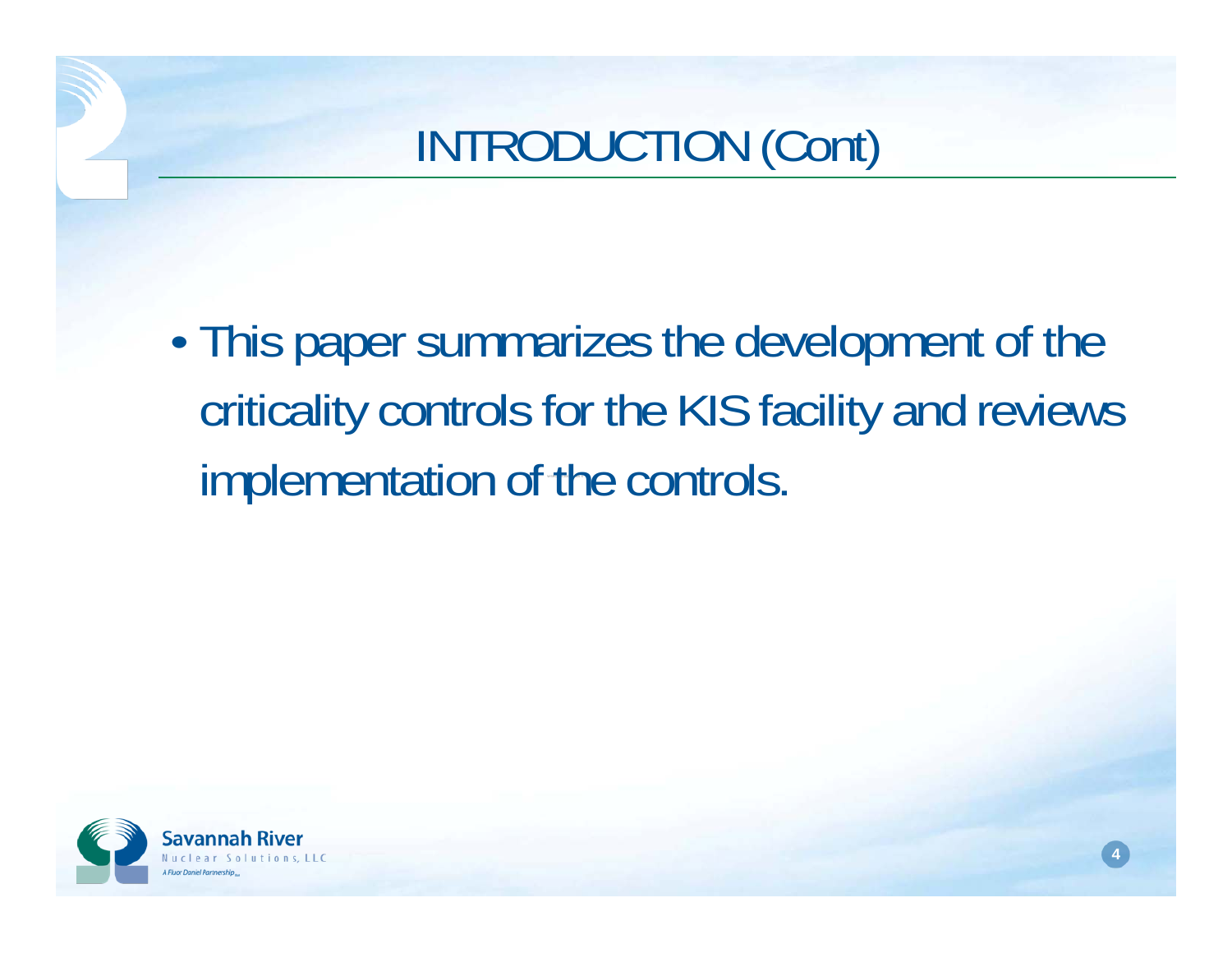

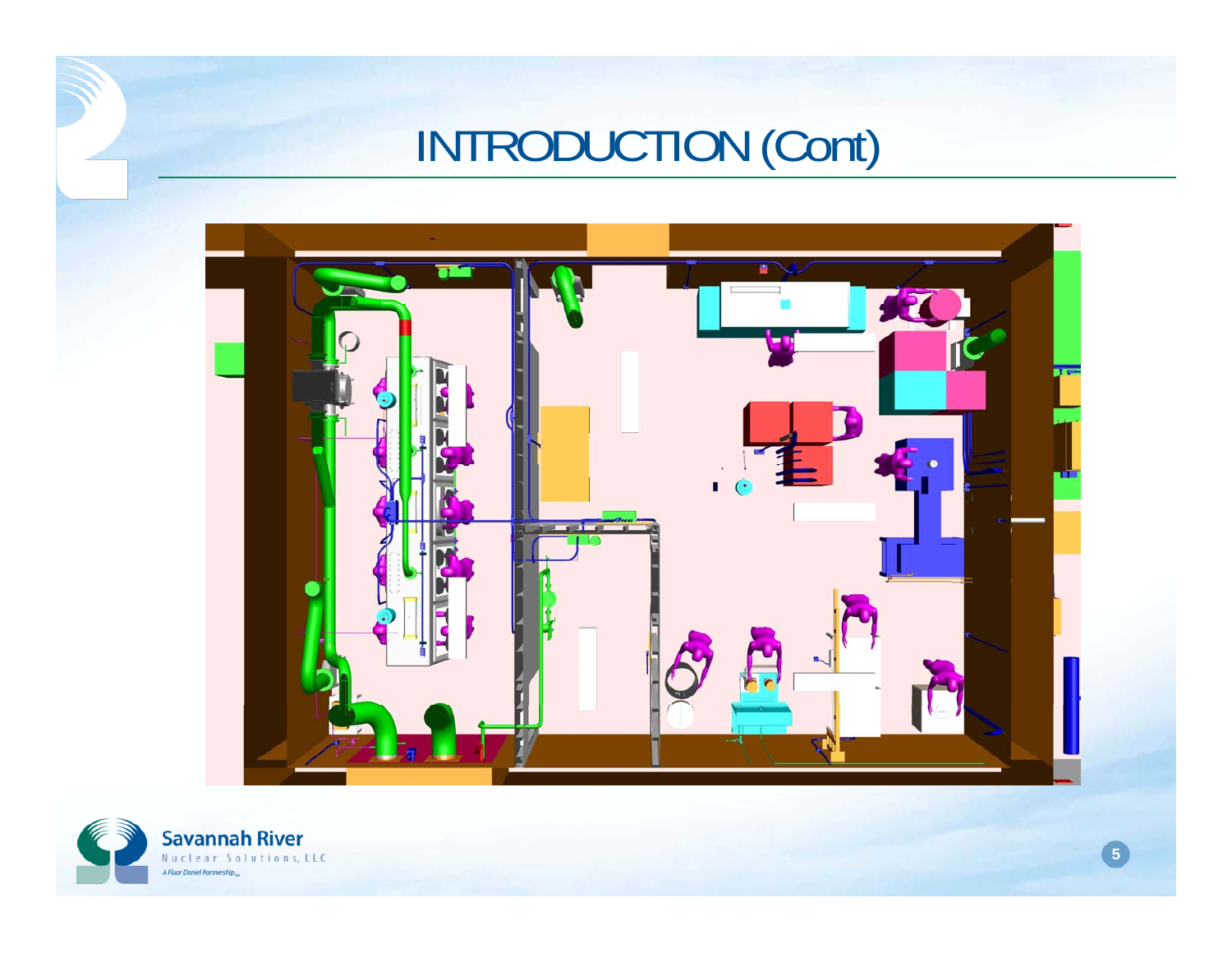

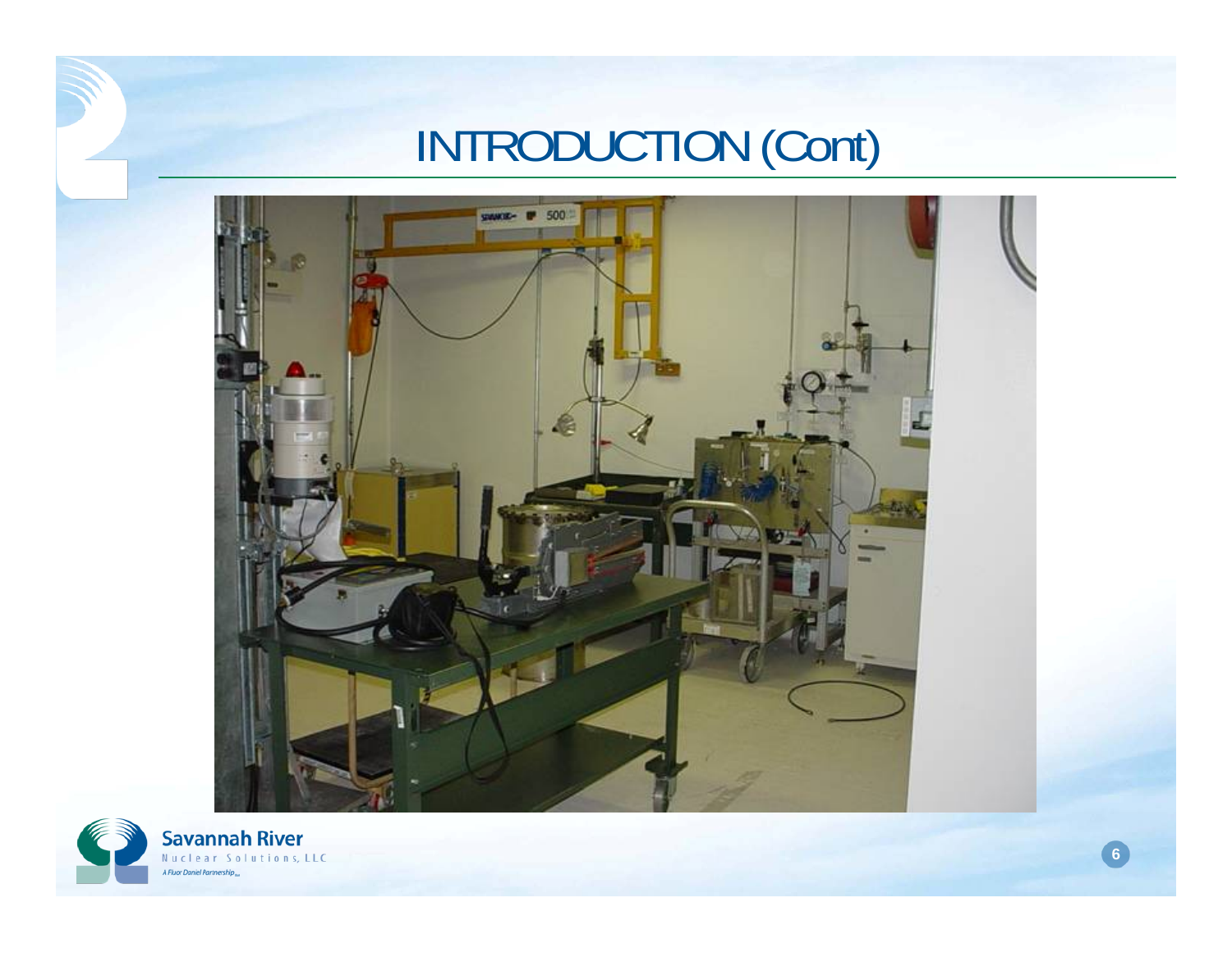

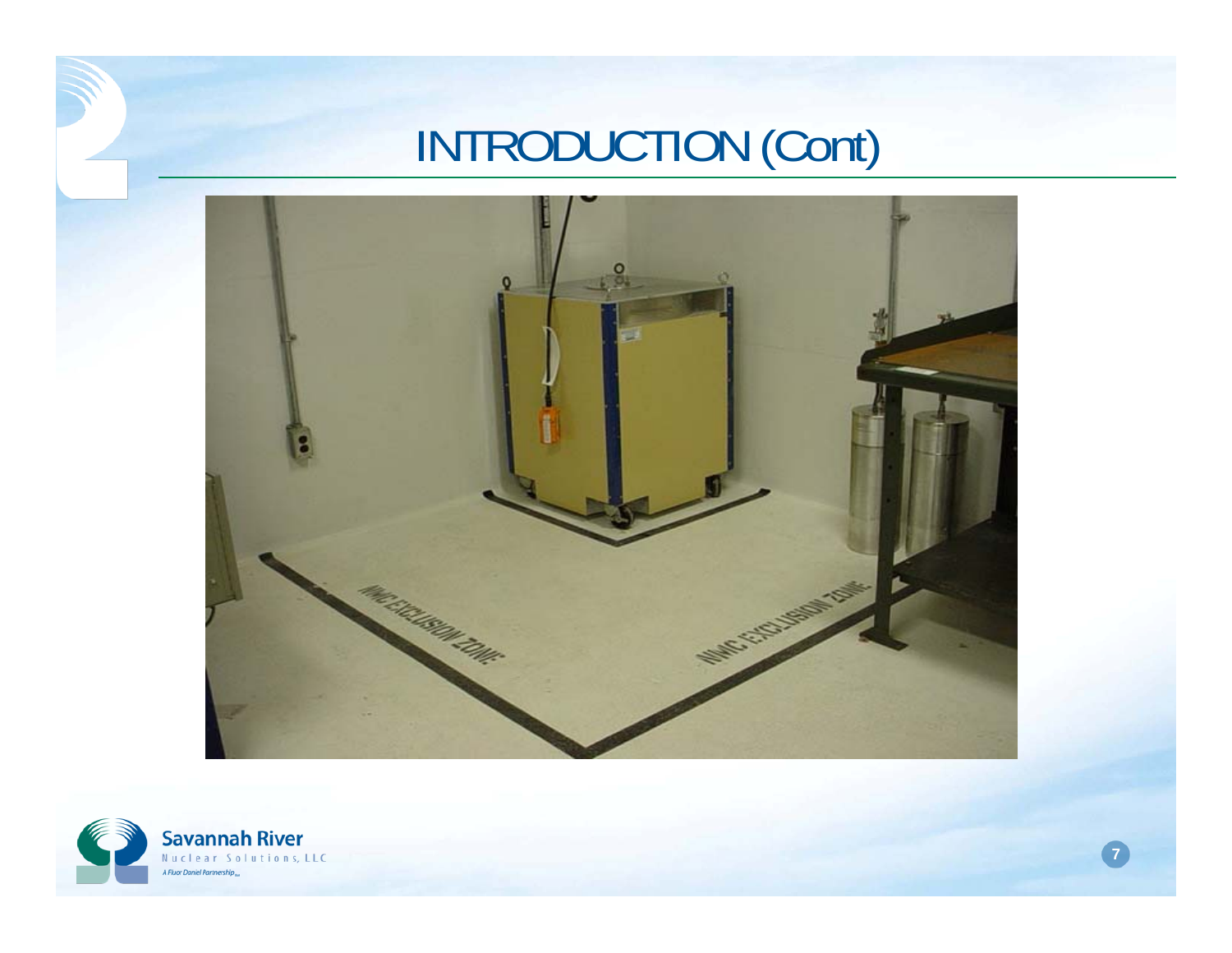

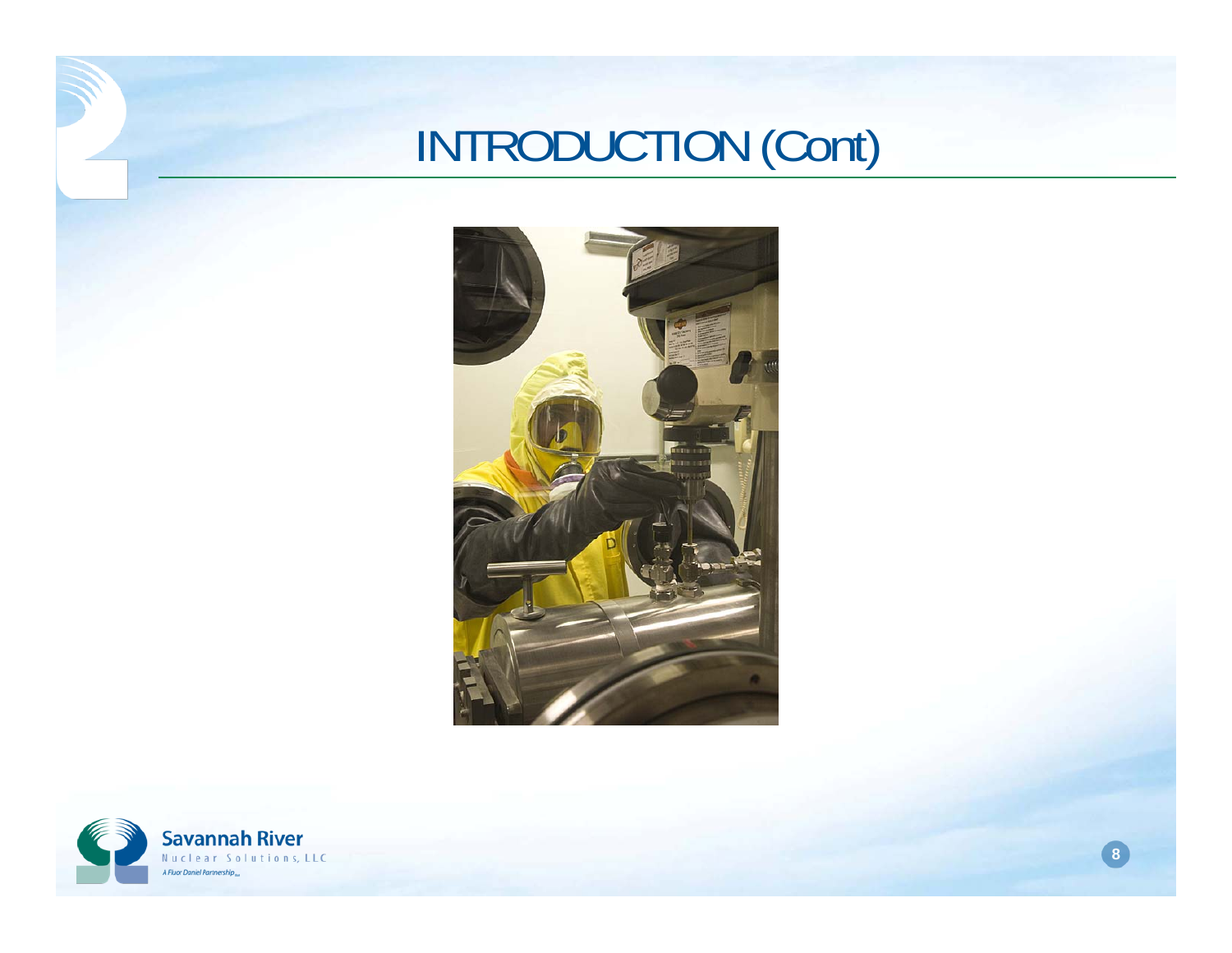

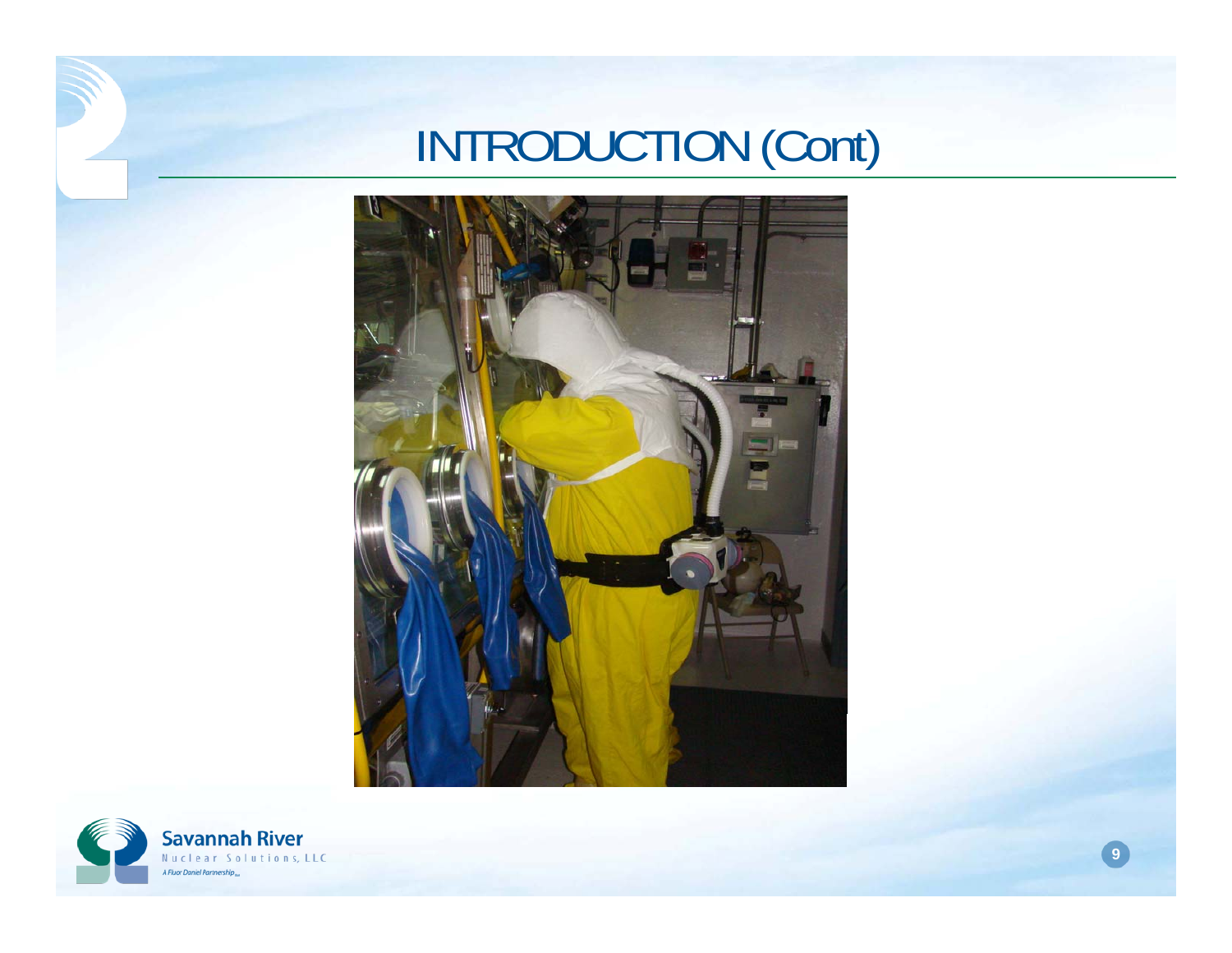

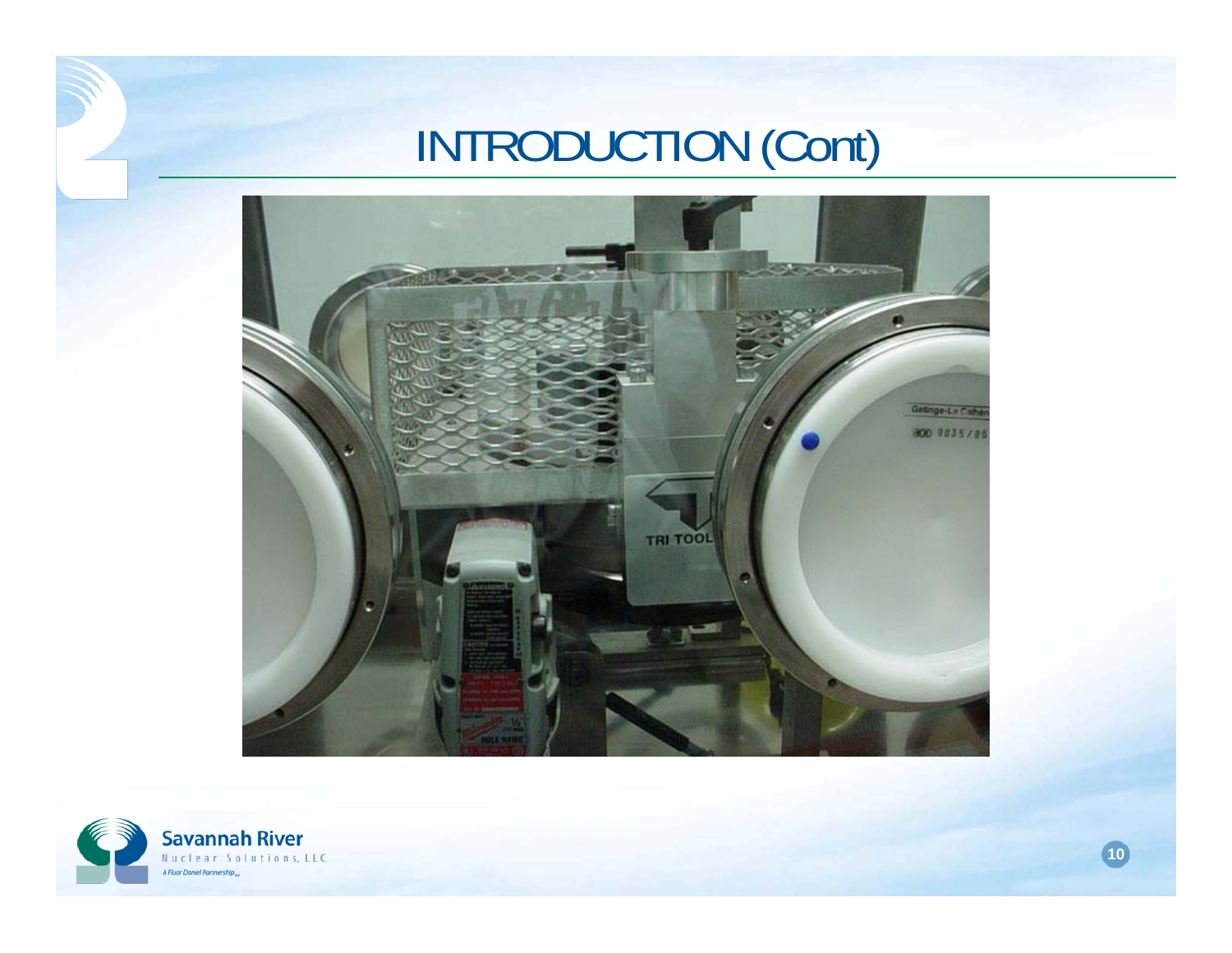

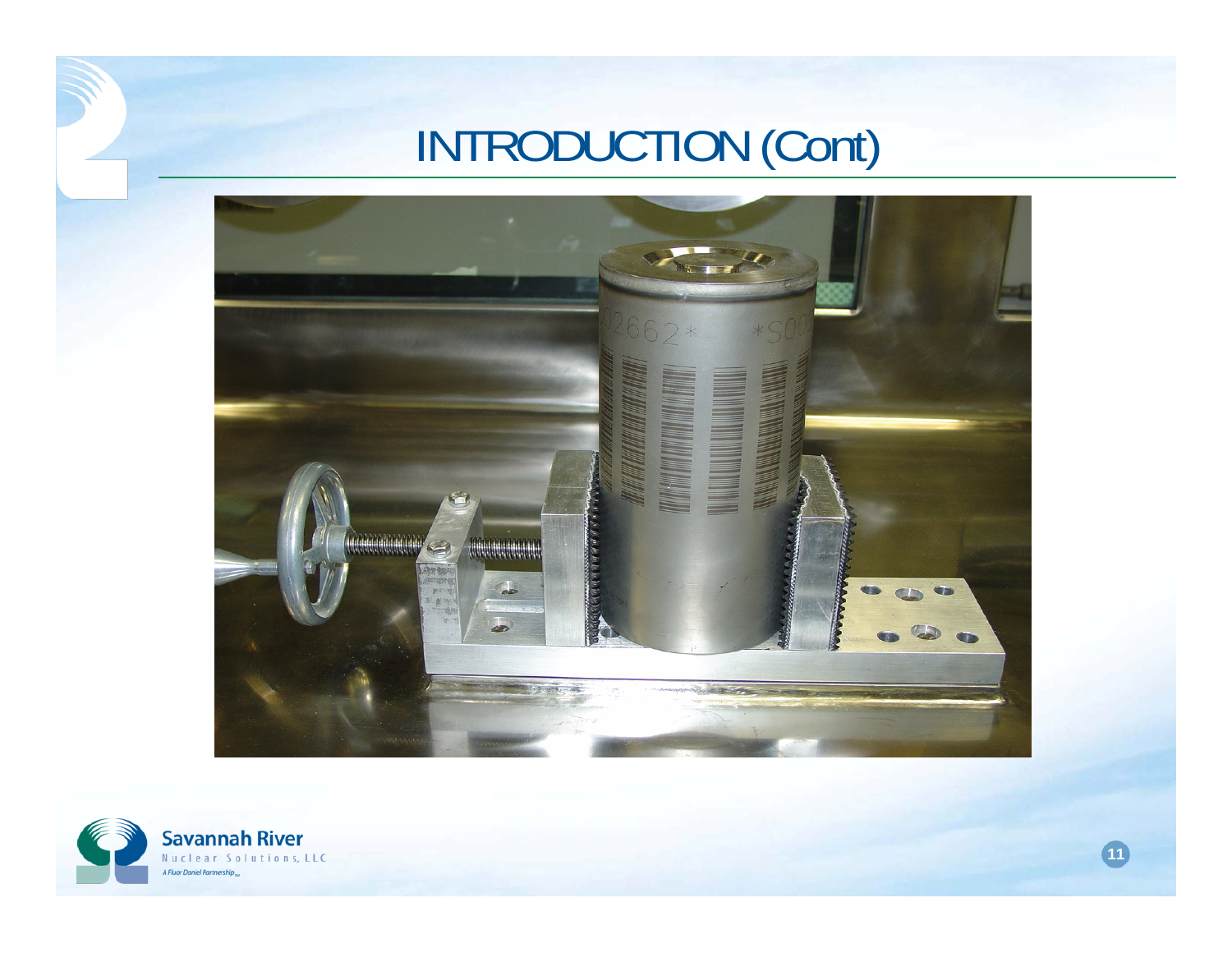#### DESCRIPTION OF THE ACTUAL WORK

- •The NCSE review of the proposed process activities for the KIS operations identified possible conditions postulated to result in a critical configuration.
- $-17$ •The NCSE discussed thirteen major accident scenarios (along with the appropriate variations) in detail and either showed the postulated configuration to be a subcritical condition.

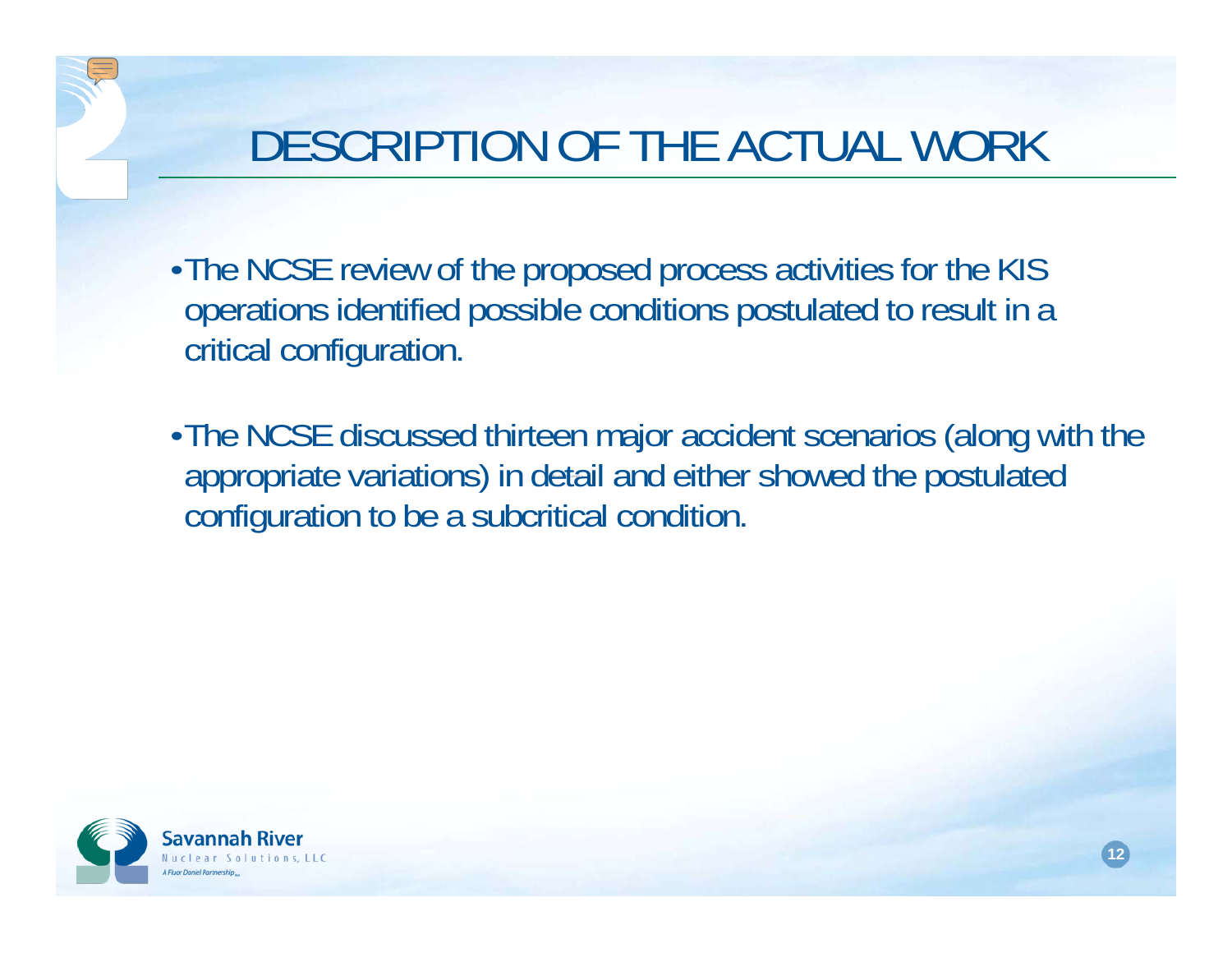- The implementation of certain limits/ requirements, or controls (identified in the Process Initiated criticality frequency analysis calculation) was required to make the postulated critical configurations Beyond Extremely Unlikely.
- The limits/requirements/controls developed for KIS operations were presented in Section 7 of the NCSE, as shown in the following table.

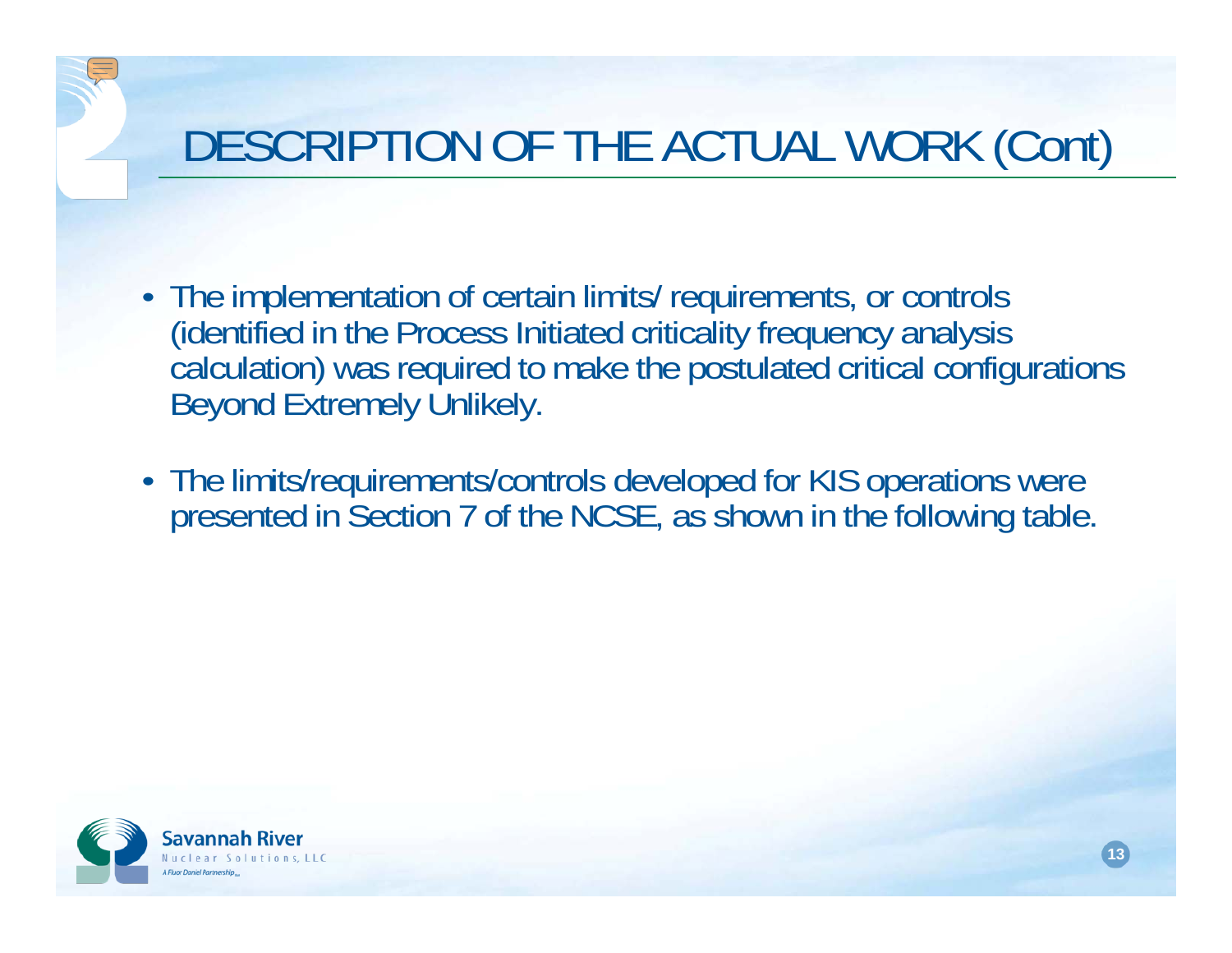| <b>Control Type</b>            | <b>Control Description</b>               | <b>Number of Items</b> |  |
|--------------------------------|------------------------------------------|------------------------|--|
| <b>Bounding Assumptions</b>    | <b>Fissile Material Description</b>      |                        |  |
| <b>Bounding Assumptions</b>    | <b>Frequency Calculation Conclusions</b> | 13                     |  |
| <b>Bounding Assumptions</b>    | <b>Material Handling Assumptions</b>     | 9                      |  |
| <b>Design Features</b>         | <b>Design Features</b>                   | 24                     |  |
| <b>Administrative Controls</b> | <b>Programatic Elements</b>              | 13                     |  |
| <b>Administrative Controls</b> | <b>Individual Elements</b>               | 61                     |  |
| <b>Administrative Controls</b> | Defense in Depth Items                   | 5                      |  |

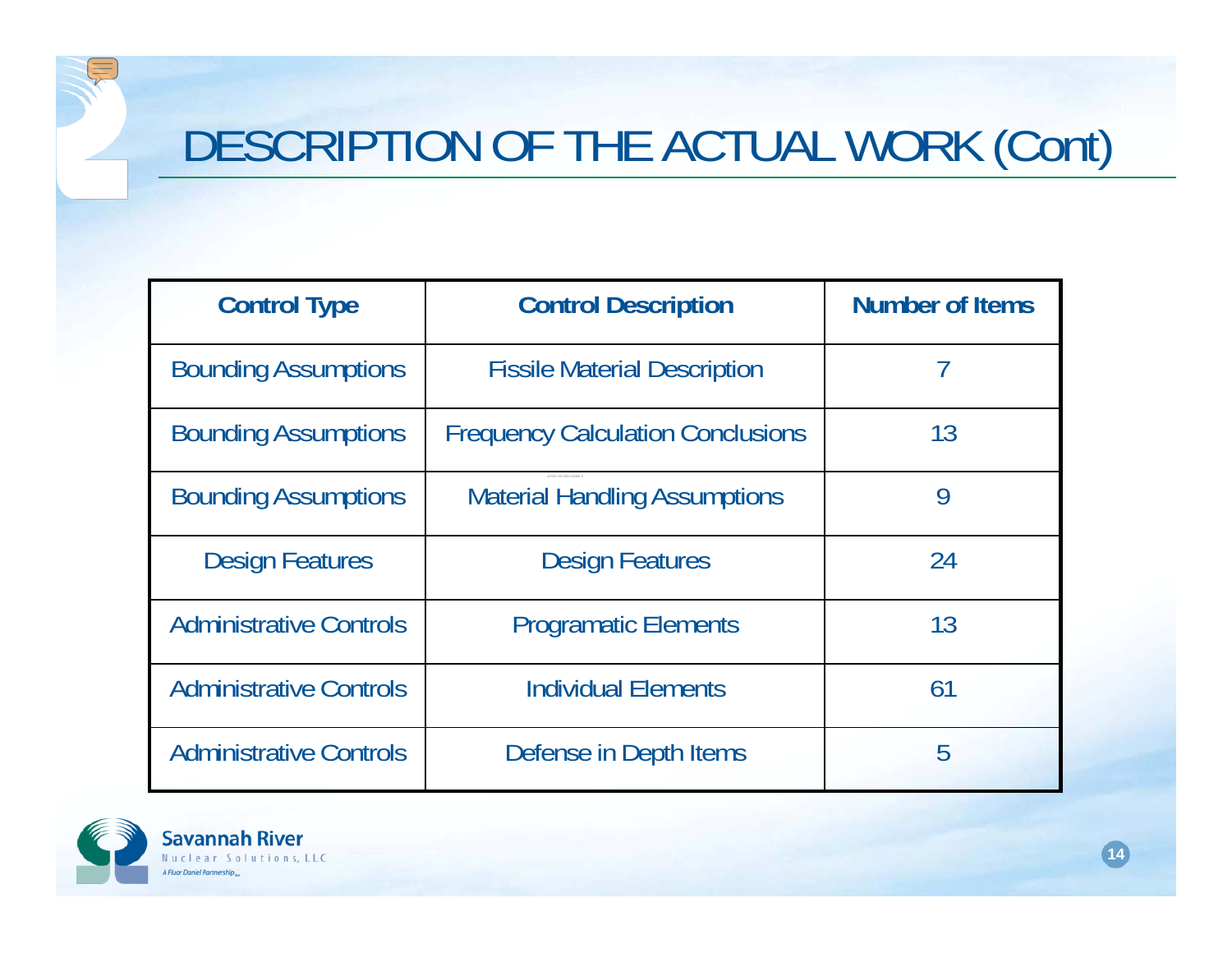- Of the 61 individual Elements, 44 items are from the Process Initiated criticality frequency analysis calculation and seven are from the Fire Initiated criticality frequency analysis calculation.
- WSRC-MS-2004 • The controls were written in a manner to facilitate review (e.g., the • The controls were written in a manner to facilitate review (e.g., the evaluation Section and/or frequency calculation assumption giving the basis for the control is identified) and implementation (all of the controls are

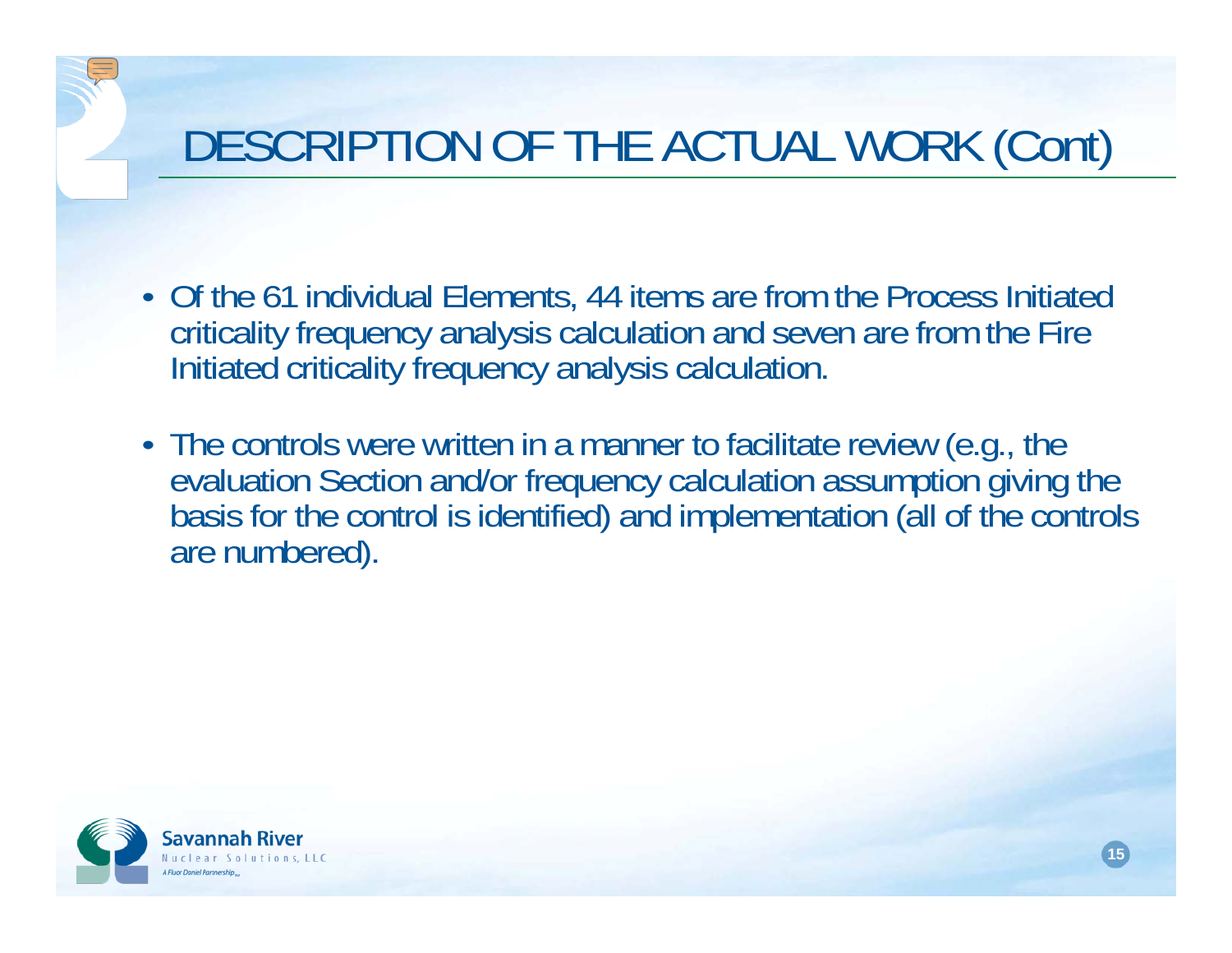- A matrix was developed to review the controls and document the implementation of each item. The form of the matrix entries were tailored to match the implementation method used for the control.
- $\blacksquare$ • In cases where multiple changes in a short time are not expected In cases where multiple changes in a short time are not expected (e.g. Design Features), the matrix directly documented the reference(s) that show that a specific requirement is satisfied (e.g., the report that determines the maximum volume of a piece of equipment and compares this volume to a requirement in the evaluation).

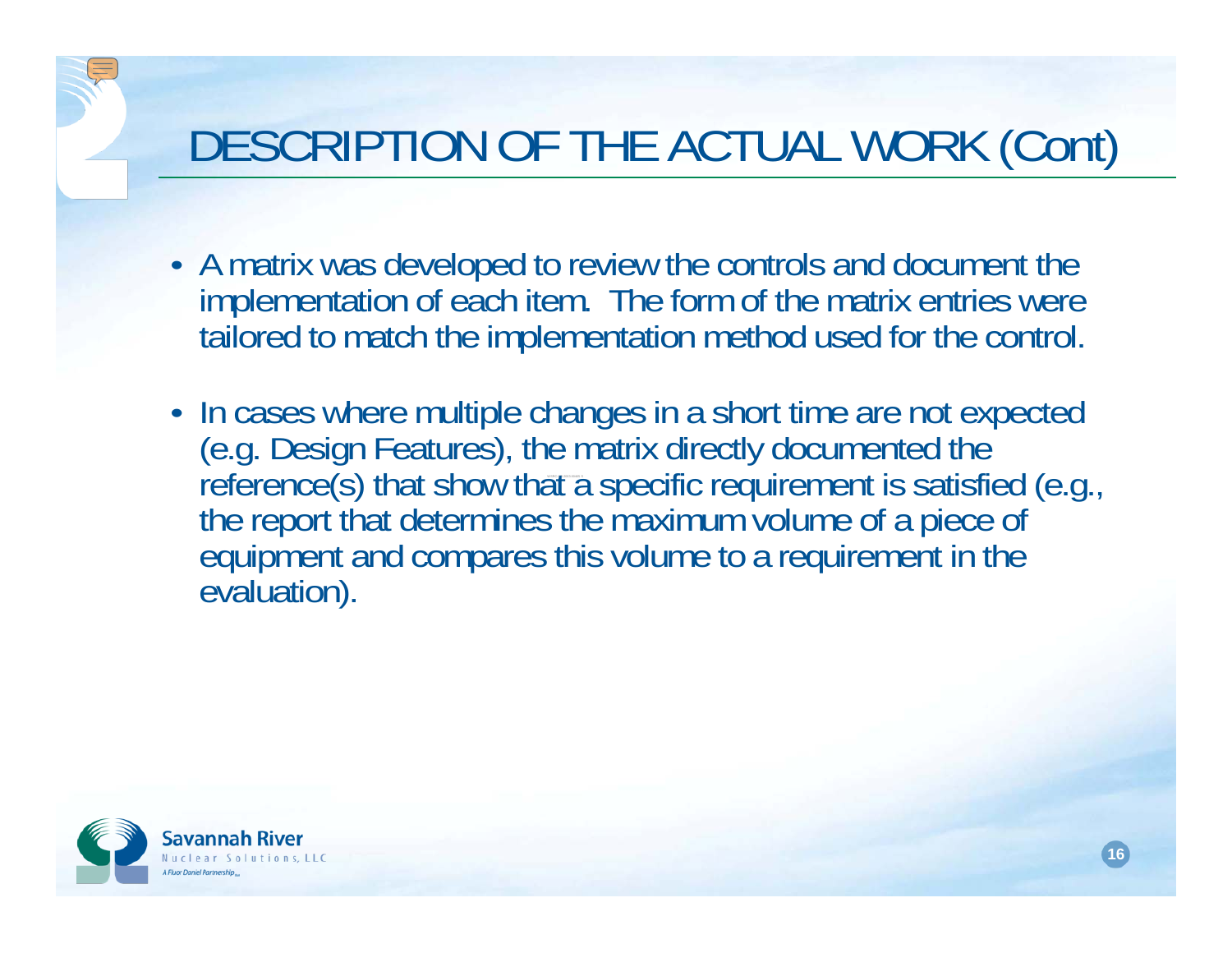- In cases where multiple changes in a short time are expected (e.g., In eases in a short time are expected to implement Administrative Controls), the matrix referred to the Linking Document Database (LDD) for the facility. The intention was to provide traceability while using existing resources.
- THA KIN NINGASS INVOLVAS TH procedure level, steps used to implement evaluation requirement(s) are identified as being "Nuclear Safety Control (NSC)" items.

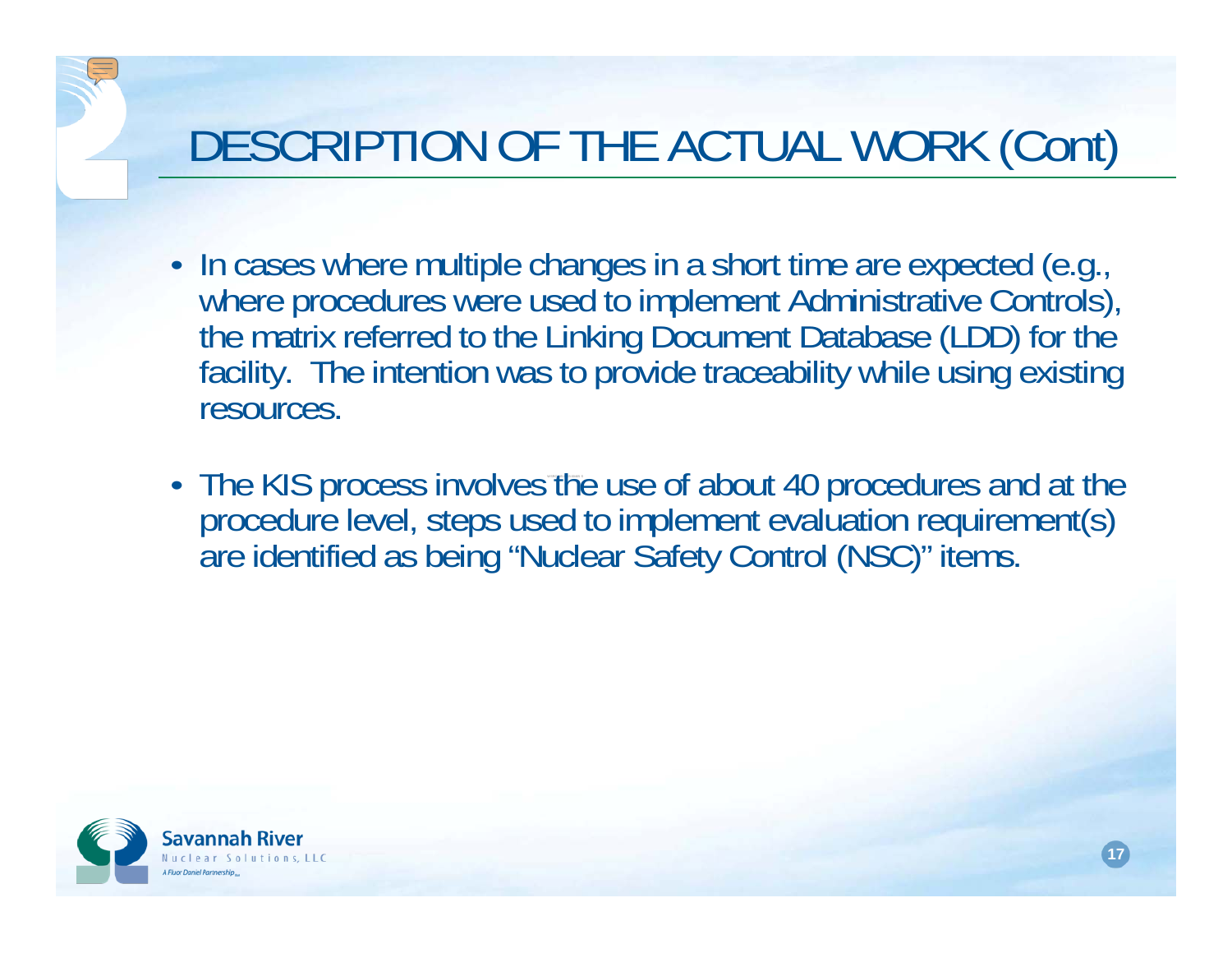- Since the LDD is designed to list procedures and does not list the individual procedure step(s) which are used to implement a requirement, the NSC step contains a "trailer" which identifies the requirement that is being implemented.
- WSRC-MS-2003-00465 ST • This is similar to the system that is used at SRS to identify and track This is similar to the system that is used at SRS to identify and track the implementation of Technical Safety Requirement (TSR) Surveillances.

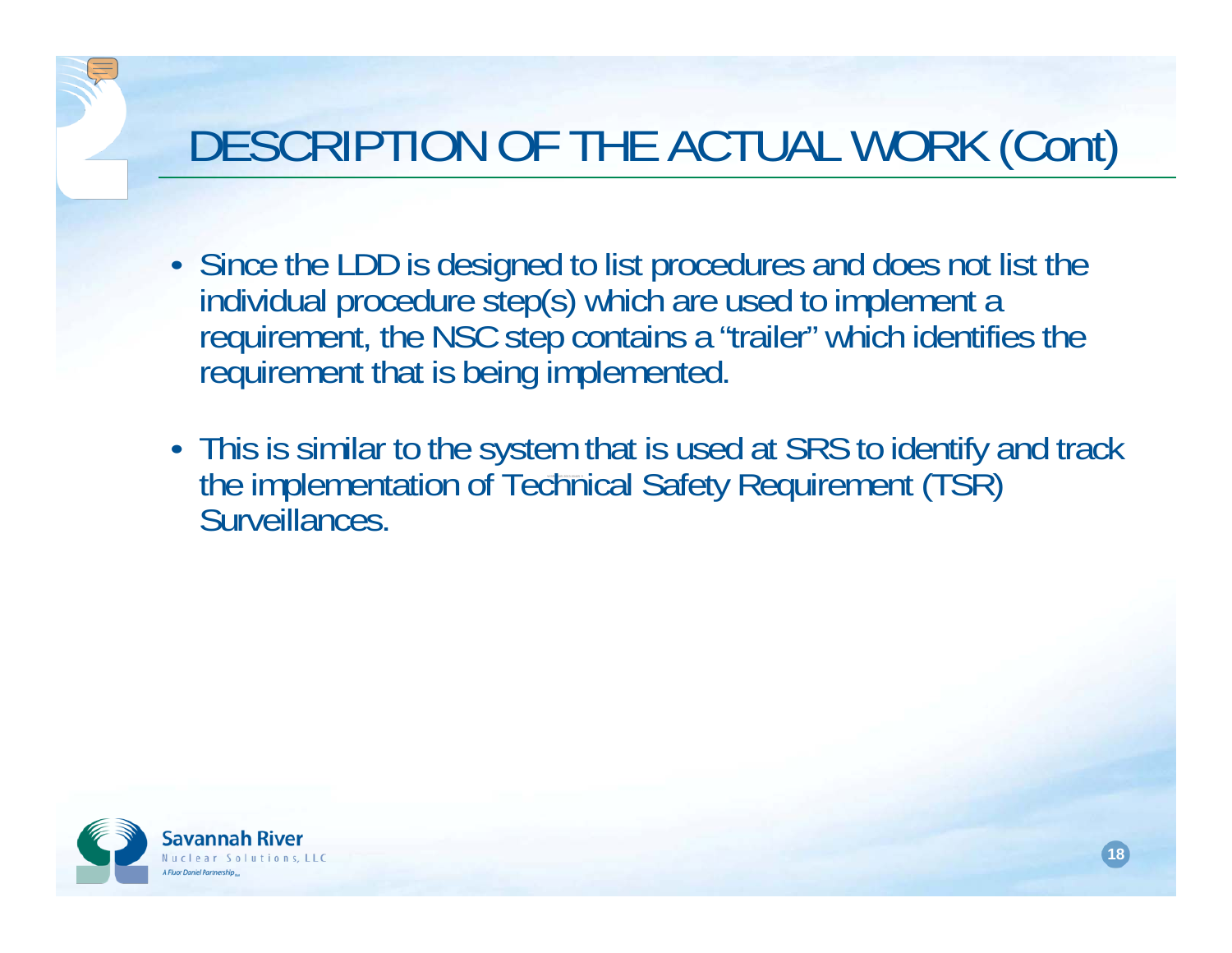#### NCSE Control Example

#### 7.2 Design Features

The KIS design shall be controlled such that the following characteristics are maintained. The NCSE section(s) associated with each Design Feature are noted at the end of the appropriate statement.

- tornado events. The gaseous fire suppression system and HEPA filtered ventilation<br>system shall, he qualified to the BC 3 level. The BC 3 seismic hezerd exceedance. 1.a. The KIS Vault and Room 910-A shall meet PC-3 criteria for seismic, high wind, and system shall be qualified to the PC-2 level. The PC-2 seismic hazard exceedance<br>frequency is 1E-3 /y with an associated Peak Ground Acceleration value of 0.1 g.<br>(Section 5.1, I/A 3.1- 1)
	- b. The KAC building is located above flood level and the KIS Vault and Room 910-A are  $(Section 5.1, I/A 3.1-4)$
	- c. The KAC structure is sufficient to protect shipping packages in KIS and Room 910A from  $(Section 5.1, I/A 3.1-8)$

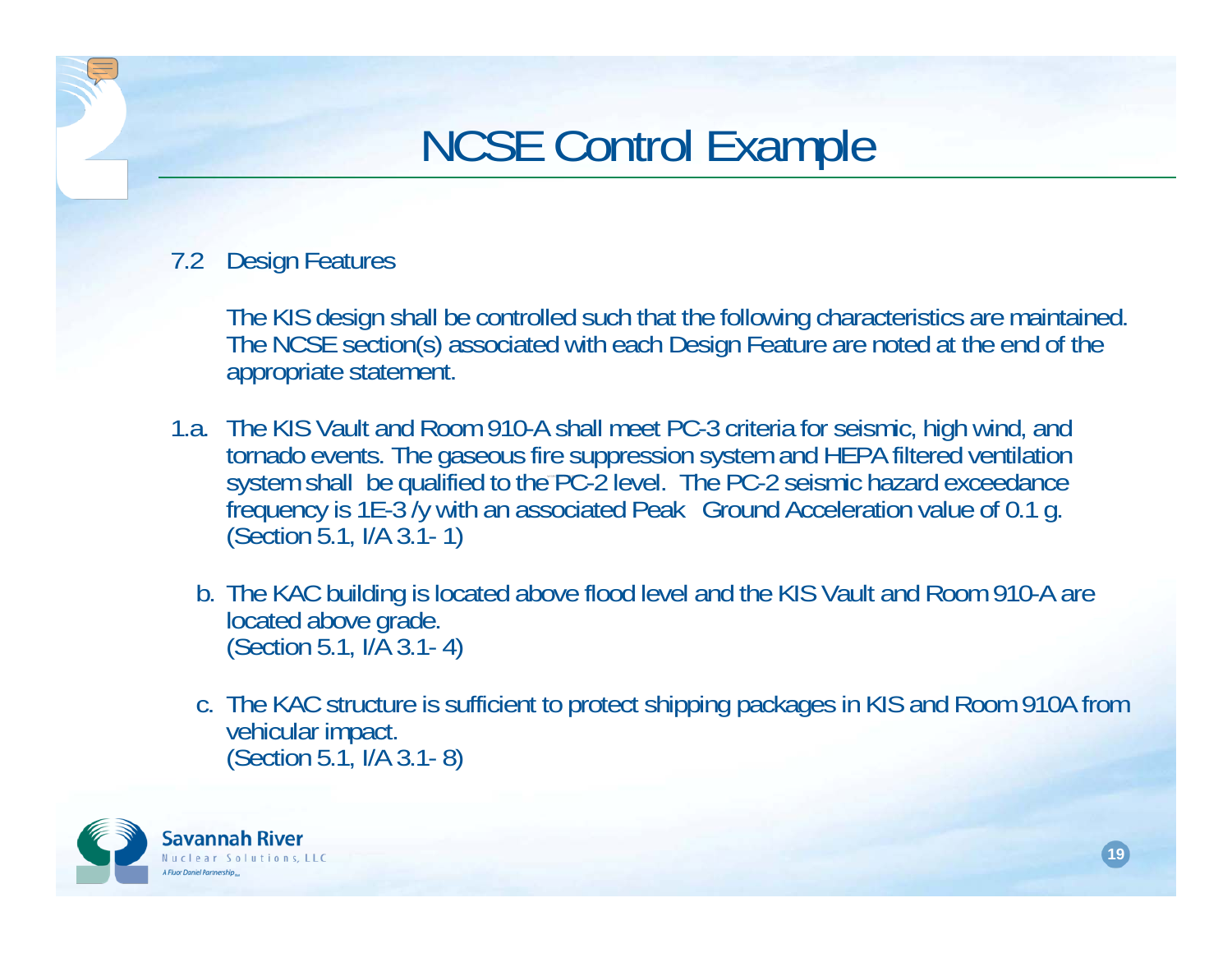#### Implementation Matrix Example

| <b>NCSE Section</b> | <b>Requirement/Control Description</b>                                                                                                                                                                                                                                                                               | Implementing<br><b>Procedures/</b><br><b>Documents</b> |  |
|---------------------|----------------------------------------------------------------------------------------------------------------------------------------------------------------------------------------------------------------------------------------------------------------------------------------------------------------------|--------------------------------------------------------|--|
| 7.3.2.11.45         | Prior to staging a waste drum in Room 910-A,<br>the handling operator contacts the CCR for<br>the updated inventory. The updated inventory<br>provided by the CCR is compared against the<br>pre-transfer calculation of inventory and<br>validated to be consistent. Verification of the<br>comparison is performed | See LDD                                                |  |

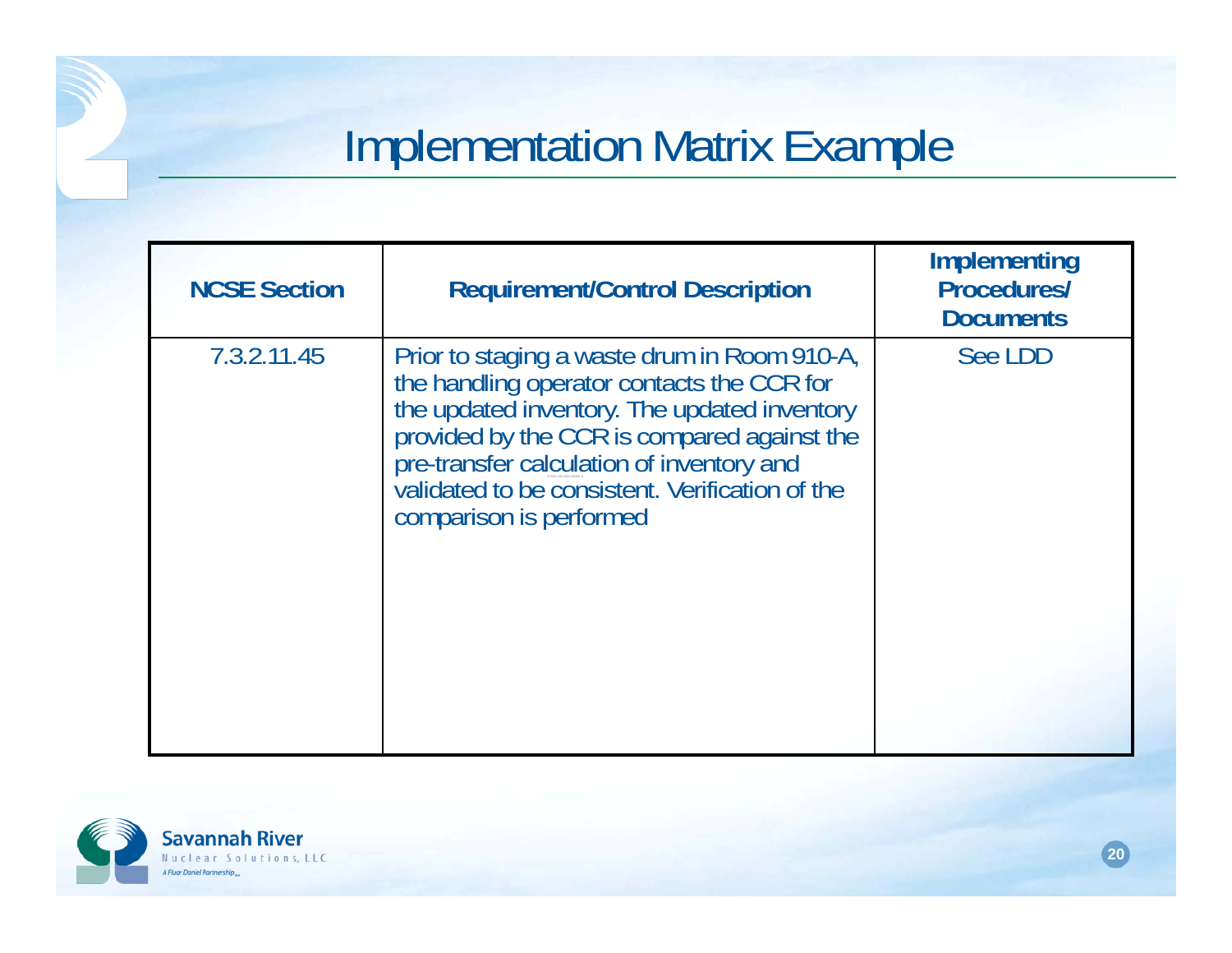#### LDD Example

| ID  | <b>NUMBER</b>                 | Rev | <b>Requirements</b>                                                                                                                                                                                                                                                                                                        | <b>Implementing</b><br><b>Procedures</b>                                                     | <b>Comments</b> |
|-----|-------------------------------|-----|----------------------------------------------------------------------------------------------------------------------------------------------------------------------------------------------------------------------------------------------------------------------------------------------------------------------------|----------------------------------------------------------------------------------------------|-----------------|
| 688 | N-NCS-K-00024,<br>7.3.2.11.45 | 6   | Prior to staging a waste drum in<br>Room 910-A, the handling operator<br>contacts the CCR for the updated<br>inventory. The updated inventory<br>provided by the CCR is compared<br>against the pre-transfer calculation<br>of inventory and validated to be<br>consistent. Verification of the<br>comparison is performed | <b>SOP-CSS-100-K</b><br><b>SOP-CSS-103-K</b><br><b>SOP-CSS-106-K</b><br><b>SOP-CSS-108-K</b> |                 |

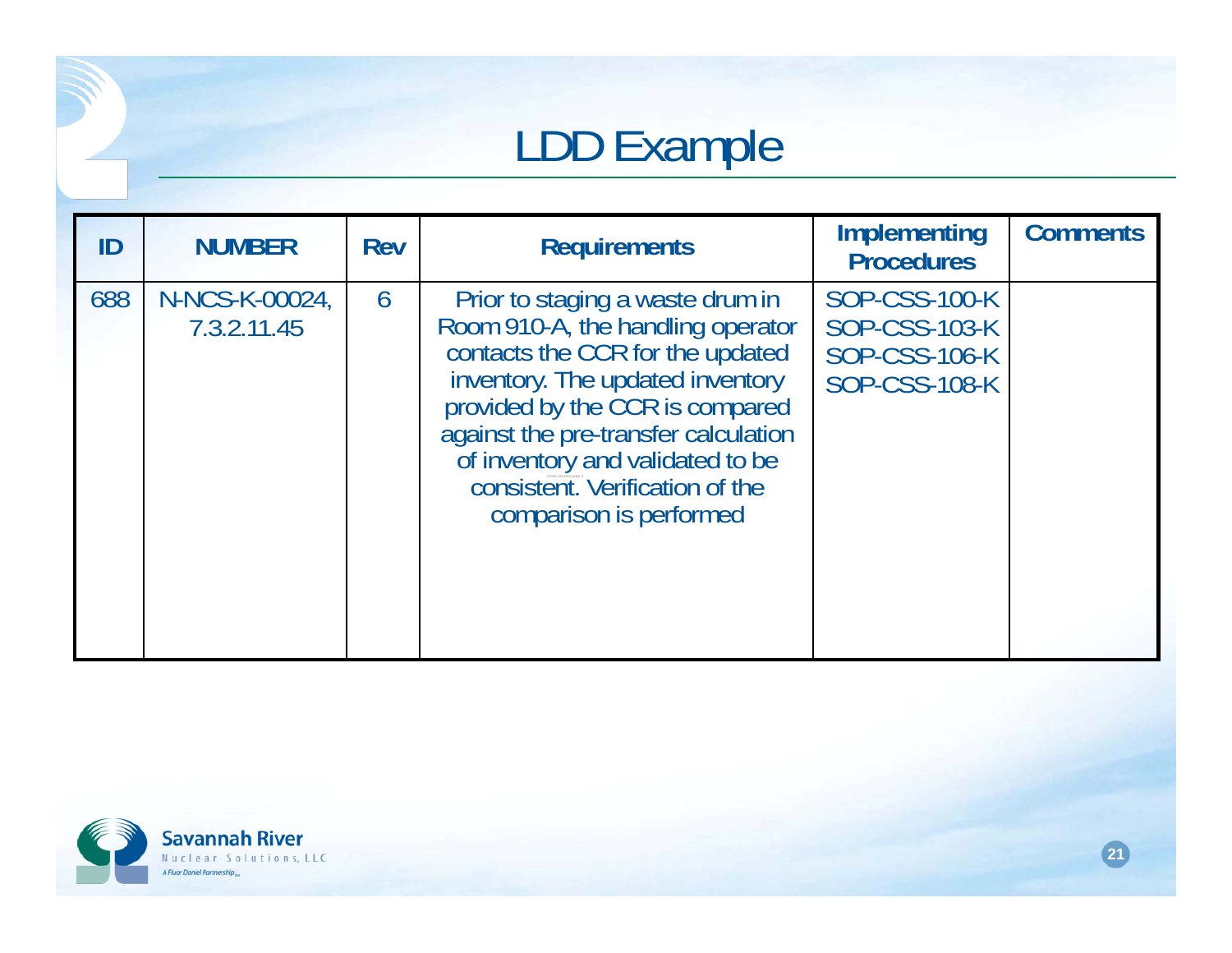#### Procedure Example

Step 9.4.2 of SOP-CSS-103-K:

**P** REQUEST CCR Operator to independently calculate the new Room 910-A inventory, AND

RECORD the value below: [NSC N-NCS-K-00024, 7.3.2.11.45] New Room 910-A Inventory (Pu-239 FGE) Init. SPV

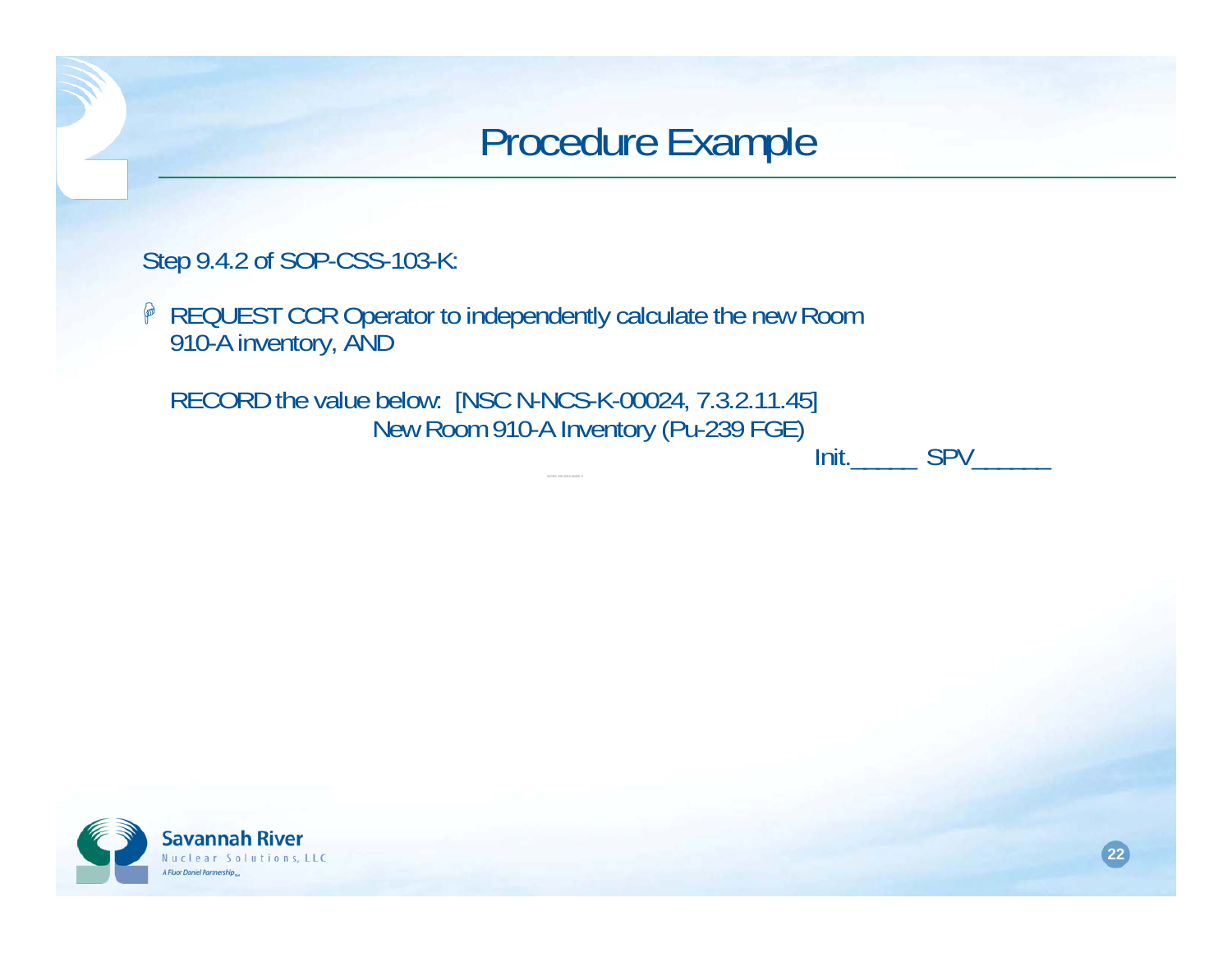

• The latest version of the criticality controls for the KIS facility were completely implemented at the beginning of December of 2008. Future control changes will be managed through the procedure revision system, the LDD and Surveillance Test Database management systems and/or the Configuration Control system, as appropriate.

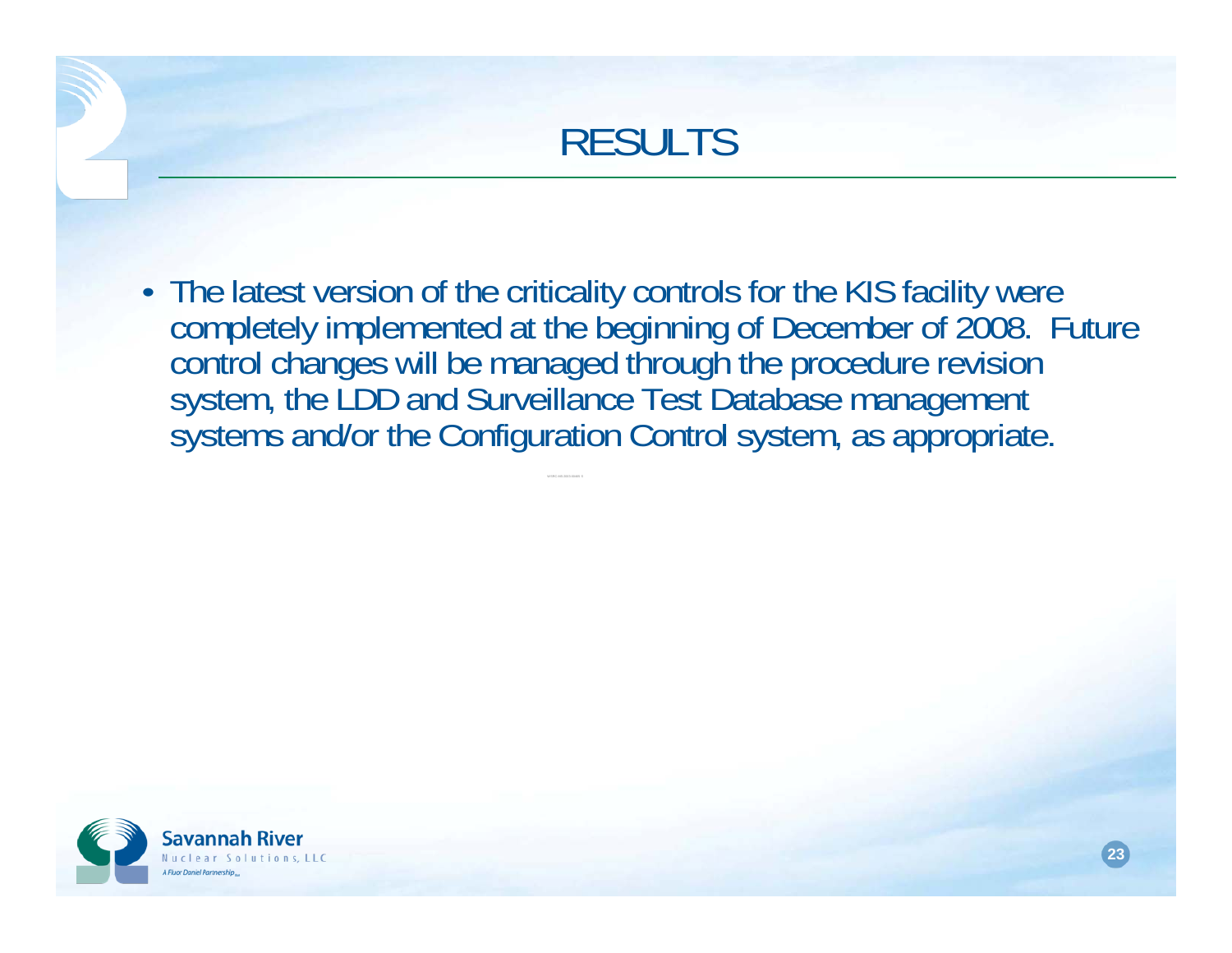#### RESULTS (Cont)

• The SRS Criticality Safety Manual only requires that the controls must be identified, and the use of an implementation matrix and NSC steps satisfies this requirement. The LDD and procedure "trailers" are being used to facilitate future control upgrades and help ensure that the required controls are not inadvertently modified or deleted. A similar identification and labeling system may be useful to operations at other sites.